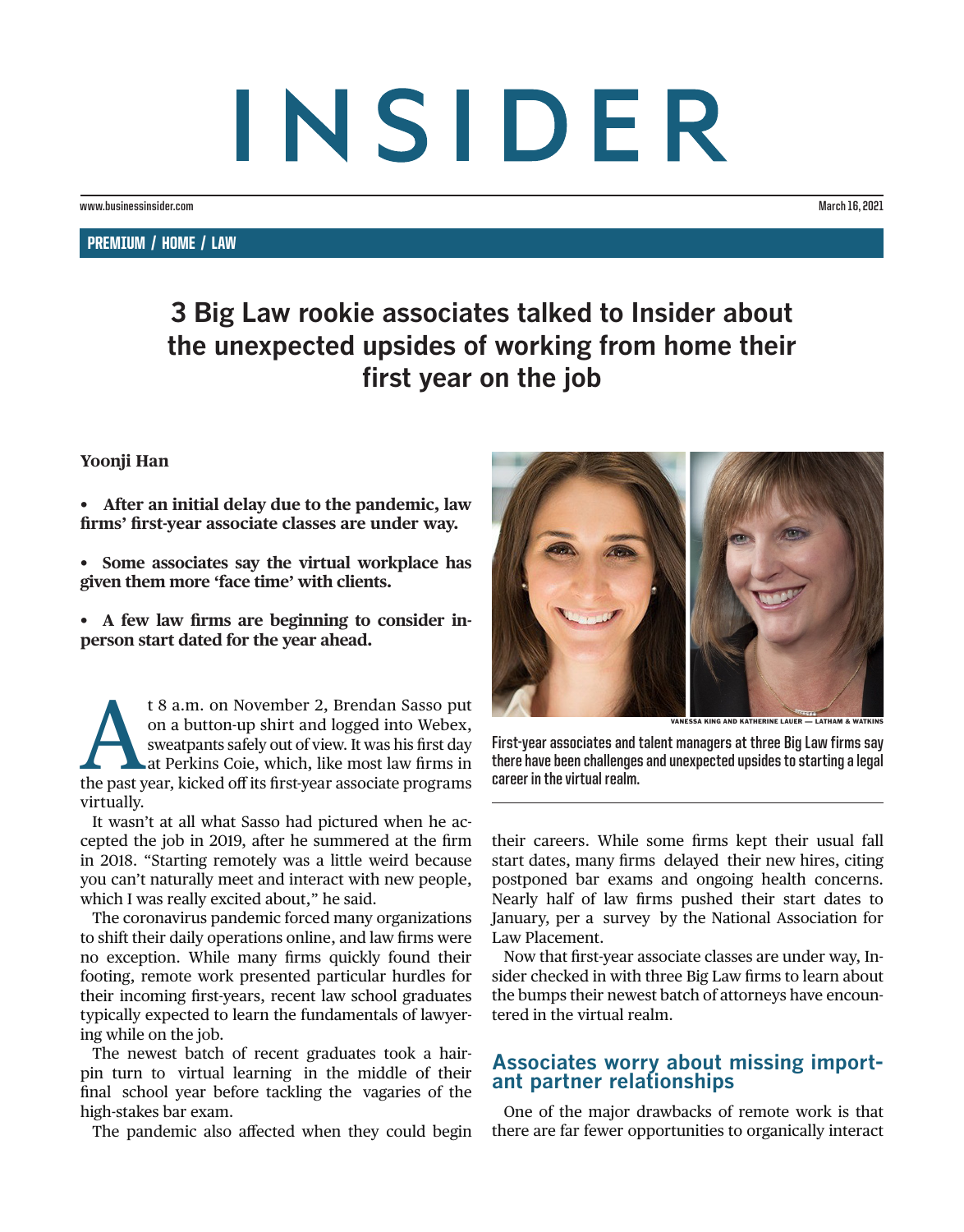with colleagues. In a profession that hinges largely on relationships with partners, who often decide which associates to bring onto cases, the lack of these natural connections can be a setback to a young lawyer's career.

"We don't really have those water cooler conversations that can lead to relationship building," said Sasso. "It is a little harder to get to know other people working on interesting cases."

"Remote work has impacted the type and volume of work associates can get," said Kari Anne Tuohy, Perkins Coie's senior manager of attorney personnel. "There are no drop-by opportunities to help build relationships naturally, and newer folks may not be as top-of-mind when it comes to assigning work."

As a remedy, firms are tasking workflow coordinators and associate mentors with more direct outreach, said Tuohy.

"I actually feel like I maybe have more opportunities, because people are making more of an effort," said Vanessa King, a first-year associate at Latham & Watkins. "Usually it takes walking by their office at the right time, but now partners and senior associates are taking the time to schedule specific times to chat."

## **But young lawyers can now get 'face time' with clients**

A new associate's first couple of weeks at a law firm are typically filled with orientation, training sessions, and introductions, speckled with catered lunches and happy hours.

Each office at Latham & Watkins, for example, usually holds individual first-year workshops. With 175 US associates starting remotely on the same day this year, the firm instead held a single workshop week for all offices, said Kathy Lauer, a partner and vice chair of Latham's associates committee.

Perkins Coie consolidated their typically staggered start dates to a single day to maximize virtual onboarding. The firm usually onboards new associates in their first week with "one and done" type of meetings, said Tuohy. This year, however, it spread its onboarding process across multiple weeks and sessions to avoid WebEx fatigue, allow for more time to digest information, and create more opportunities for first-years to connect with their colleagues.

King, the Latham associate, believes the all-virtual workplace has actually given her more opportunities to learn about her clients.

"A lot more clients want to Zoom instead of conference call, so it's been exciting to get that face time with clients, who can put a face to the name of junior associates early on in their career," King said. "It's also been exciting to watch senior-level attorneys during those calls and



LATHAM & WATKINS

**Kathy Lauer, partner and vice chair of Latham's associates committee.**

observe their facial expressions, gestures."

Screensharing has also enabled King to shadow senior associates and partners as they mark up documents, providing a live, behind-the-scenes look at a task central to lawyers' work.

## **Firms have created new virtual training programs**

Law firms have also created new training initiatives in light of the virtual setting.

This year, Latham launched an 'observation deck,' an online portal where associates can attend public hearings virtually and observe lawyers in action. Before the pandemic, it was more difficult for associates to hop on a train to sit in a courtroom. The observation deck, by contrast, opens up access to more than 100 hearings and trials in more than 30 jurisdictions, said Lauer.

Latham offers more than 80 training programs for new associates working remotely, such as how to navigate virtual client meetings, remote depositions, and hearings, according to Lauer.

Barnes & Thornburg has been ramping up events designed to foster connection within the workplace, espe-